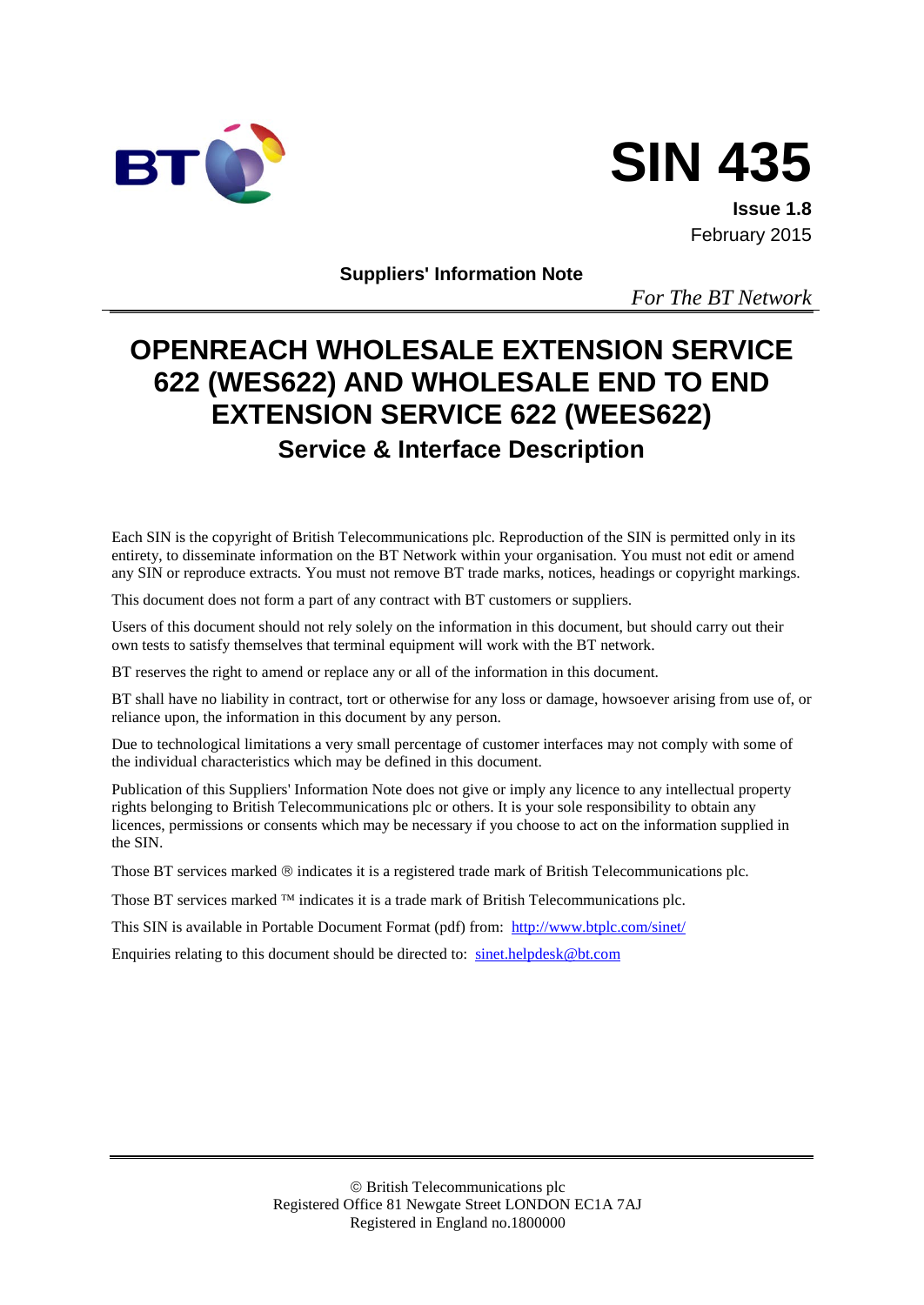# **CONTENTS:**

| $\mathbf{1}$ .                  |  |
|---------------------------------|--|
| $\overline{2}$ .                |  |
| 2.1<br>2.2.                     |  |
| 3.                              |  |
| 3.1<br>3.2<br>3.3<br>3.4        |  |
| $\mathbf{4}$ .                  |  |
| 4.1<br>4.2<br>4.3<br>4.4<br>4.5 |  |
| 5.                              |  |
| 6.                              |  |
| 7.                              |  |
| 8.                              |  |

# **FIGURES**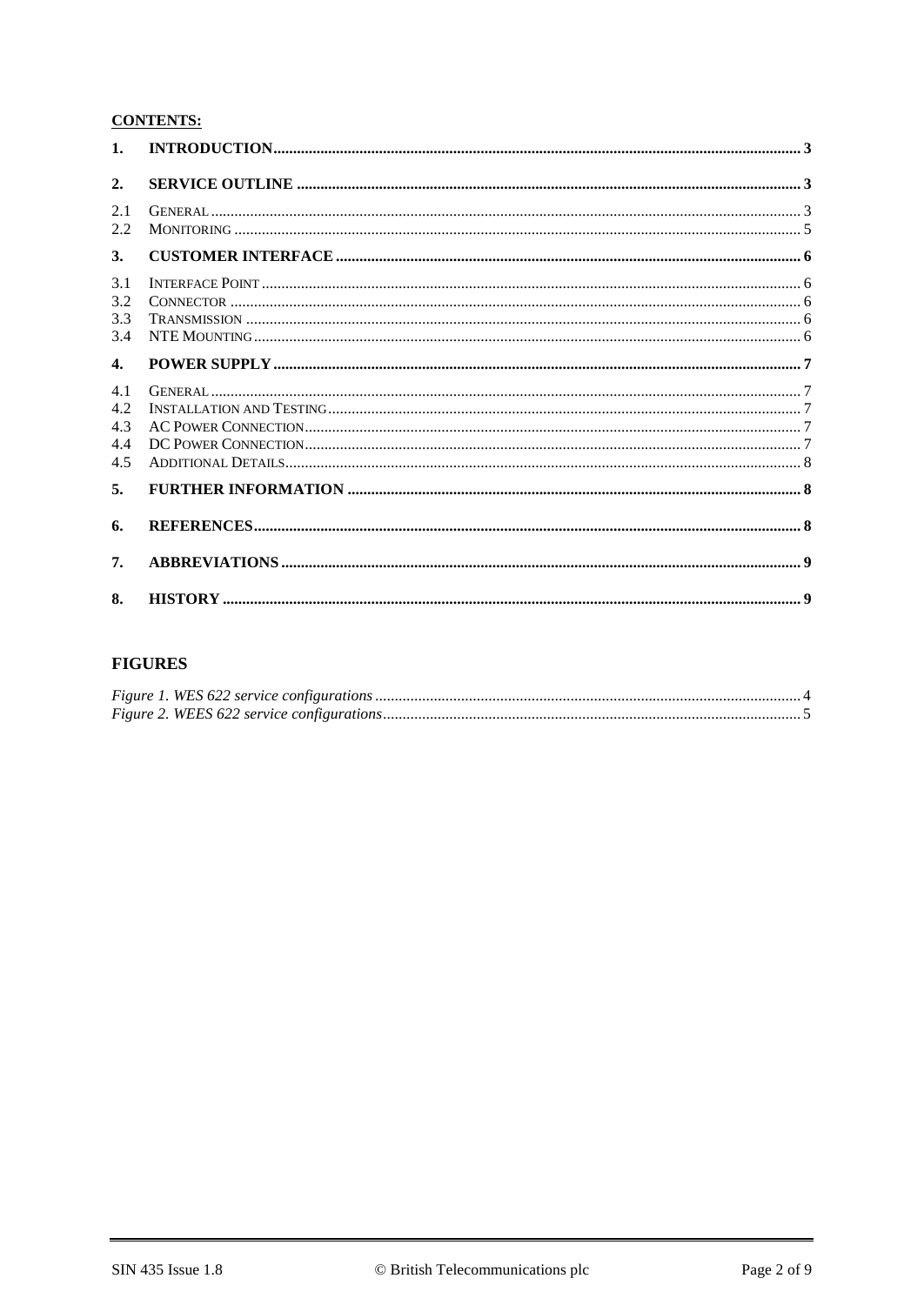#### **1. Introduction**

This Suppliers Information Note (SIN) describes the customer interface provided with the Openreach Wholesale Extension Services 622 Service (WES 622) and Wholesale End to End Extension Service 622 (WEES622). It also provides general information on the WES/WEES 622 Service, and on some of the physical aspects of the NTE currently being deployed for new customer orders.

WES/WEES Services are high speed, point-to-point data circuits that are permanently connected and available 24 hours a day, 365 days per year. WES provides a secure link between a third party customer Site and the Communications Provider's (CP's) network at a CP's Site. Openreach WEES provides a secure link between a third party site and another third party site.

Any specific technology mentioned in this document is current as of today, however it may be subject to change in the future. Should the specification of the interface be changed, this will be notified by a new issue of this SIN. Openreach reserves the right to adapt technology to deliver WES/WEES services as new developments are made. All services are delivered over an uncontended transmission path.

#### SPECIAL NOTICE

Openreach has formally notified the withdrawal from new supply of all WES WEES BES products up and including 1Gbit/s as from  $1<sup>st</sup>$  June 2011 along with the removal of all modify options (Bandwidth upgrade, shift, re-site & rearrange) as from 1st June 2013

Openreach have notified End of Support as from 1 April 2018 for all WES WEES BES (up to and including 1Gbits). Please refer to Openreach briefing GEN061/14 (www.openreach.co.uk)

WES WEES BES 2.5Gbit/s and 10Gbit/s will remain available along with WES Aggregation

# **2. Service Outline**

#### **2.1 General**

The WES 622 service is made up from a single transmission link between the Communications Provider's (CP's) network at a CP's Site. WEES 622 provides a secure link between a third party site and another third party site.

The service operates at  $622,080$  kbit/s ( $\pm$  20ppm) and provides links between sites over radial distances of up to 25 km. The actual fibre route distance will depend on the local physical circumstances and the Openreach plant configuration.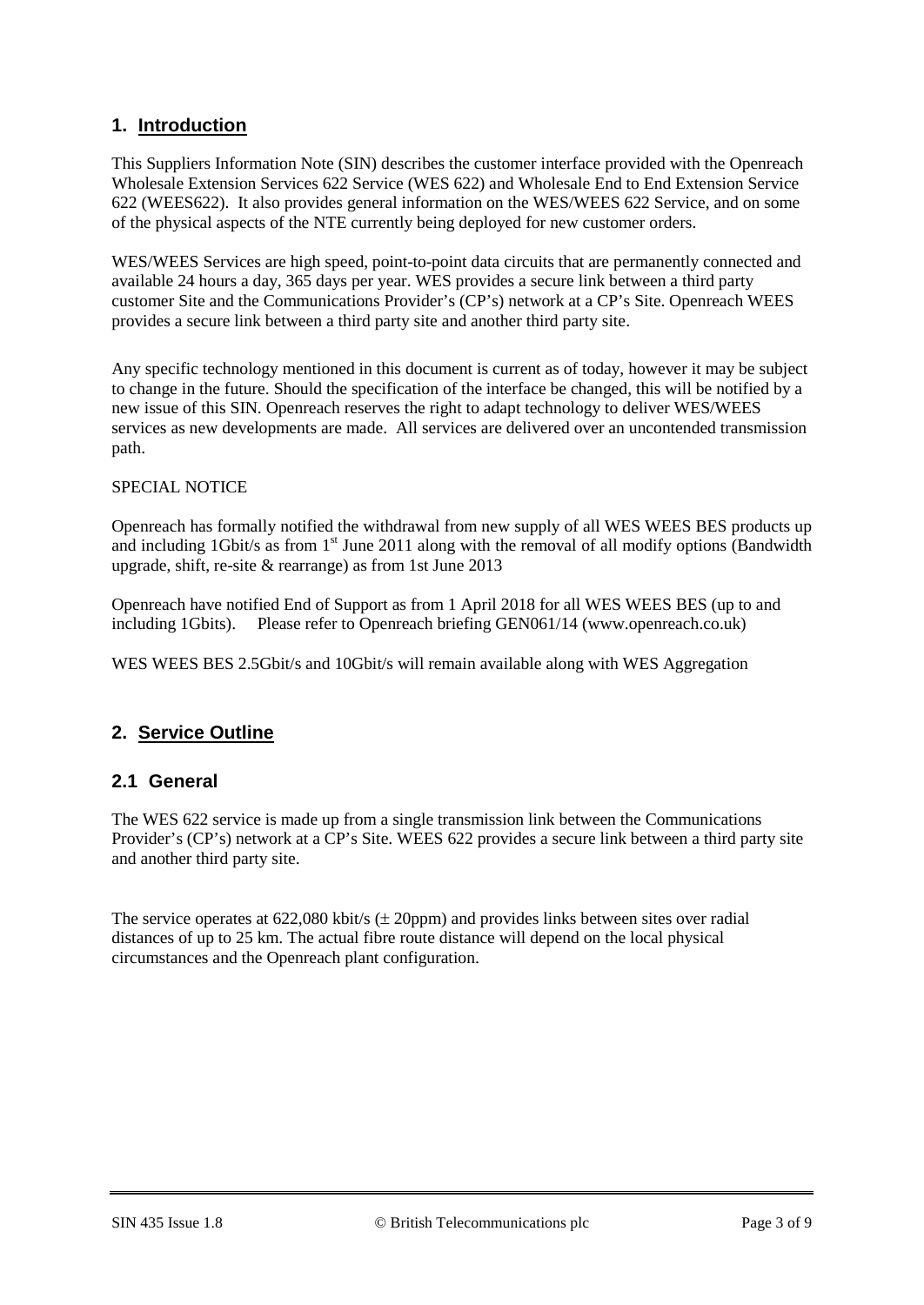A schematic of the WES 622 service arrangement is shown in Figure 1.



*Figure 1. WES 622 service configurations*

<span id="page-3-0"></span>Note1[: Figure 1](#page-3-0) depicts two separate circuit scenarios, not a combined service. The upper horizontal black line (#1 - NTE to NTE) represents a WES circuit where both ends have a common serving exchange;

The lower line (#2) represents a circuit where the ends are served from different exchanges.

Note2: The service cannot be purchased as a point-to-point circuit directly connected between two third party customer sites, whether or not the physical route is via a BT exchange. This diagram is using current technology / delivery, this is subject to change.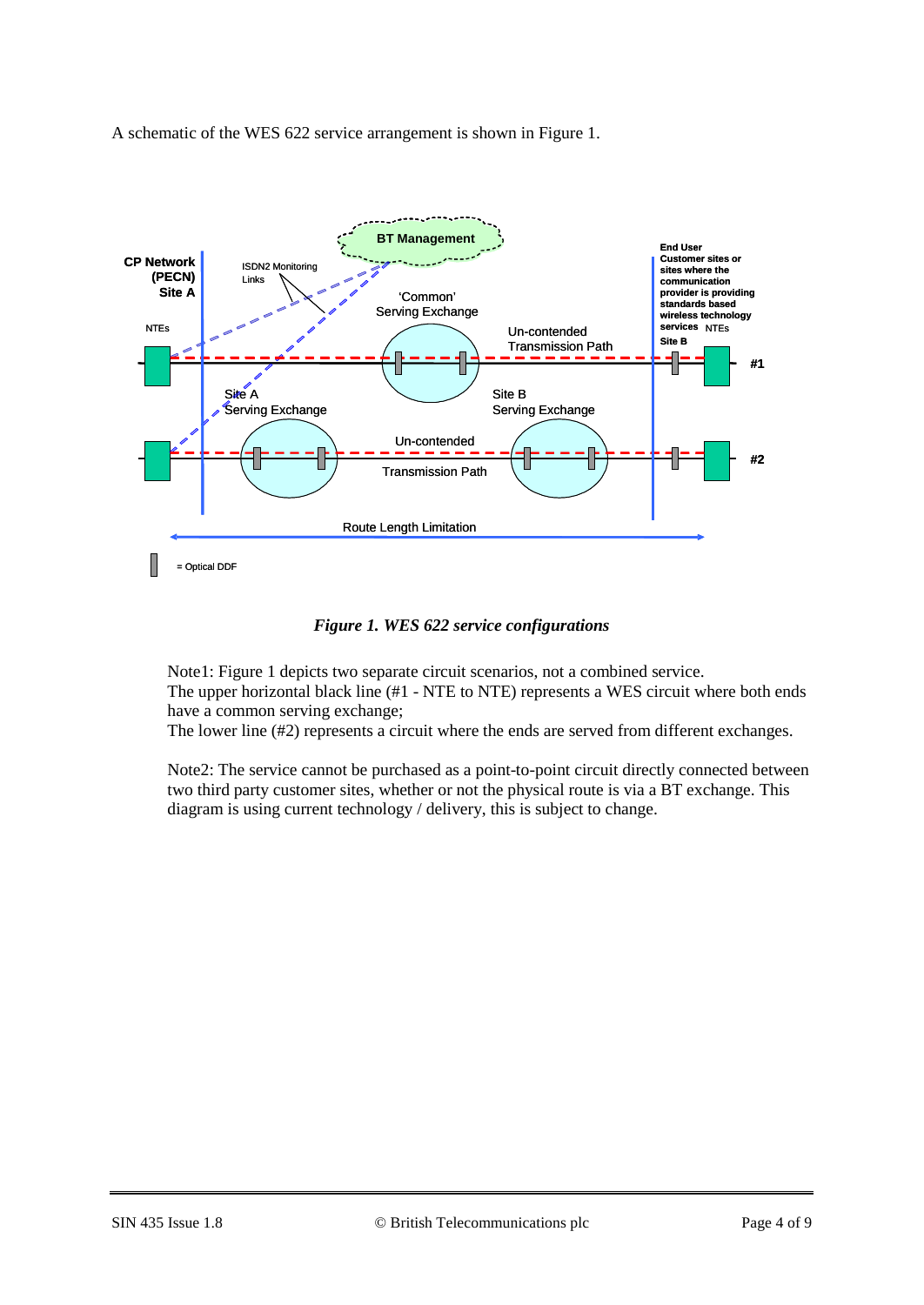A schematic of the WEES 622 service arrangement is shown in Figure 2.



*Figure 2. WEES 622 service configurations*

<span id="page-4-0"></span>Note3[: Figure 2](#page-4-0) depicts two separate circuit scenarios, not a combined service. The upper horizontal black line (#1 - NTE to NTE) represents a WEES circuit where both ends have a common serving exchange;

The lower line (#2) represents a circuit where the ends are served from different exchanges

It is envisaged that customers will use this service for applications using and implementing the technologies of Synchronous Digital Hierarchy (SDH) and Asynchronous Transfer Mode (ATM). Framing and frame structure will be the responsibility of the customer and will be transported transparently.

# **2.2 Monitoring**

The NTEs are connected to, and monitored by, an Openreach Network Management Centre and are 'polled' on a regular basis.

It is only possible to monitor the presence of optical conditions and the physical aspects of the NTE, to determine the functional status of each transmission link for maintenance & repair purposes.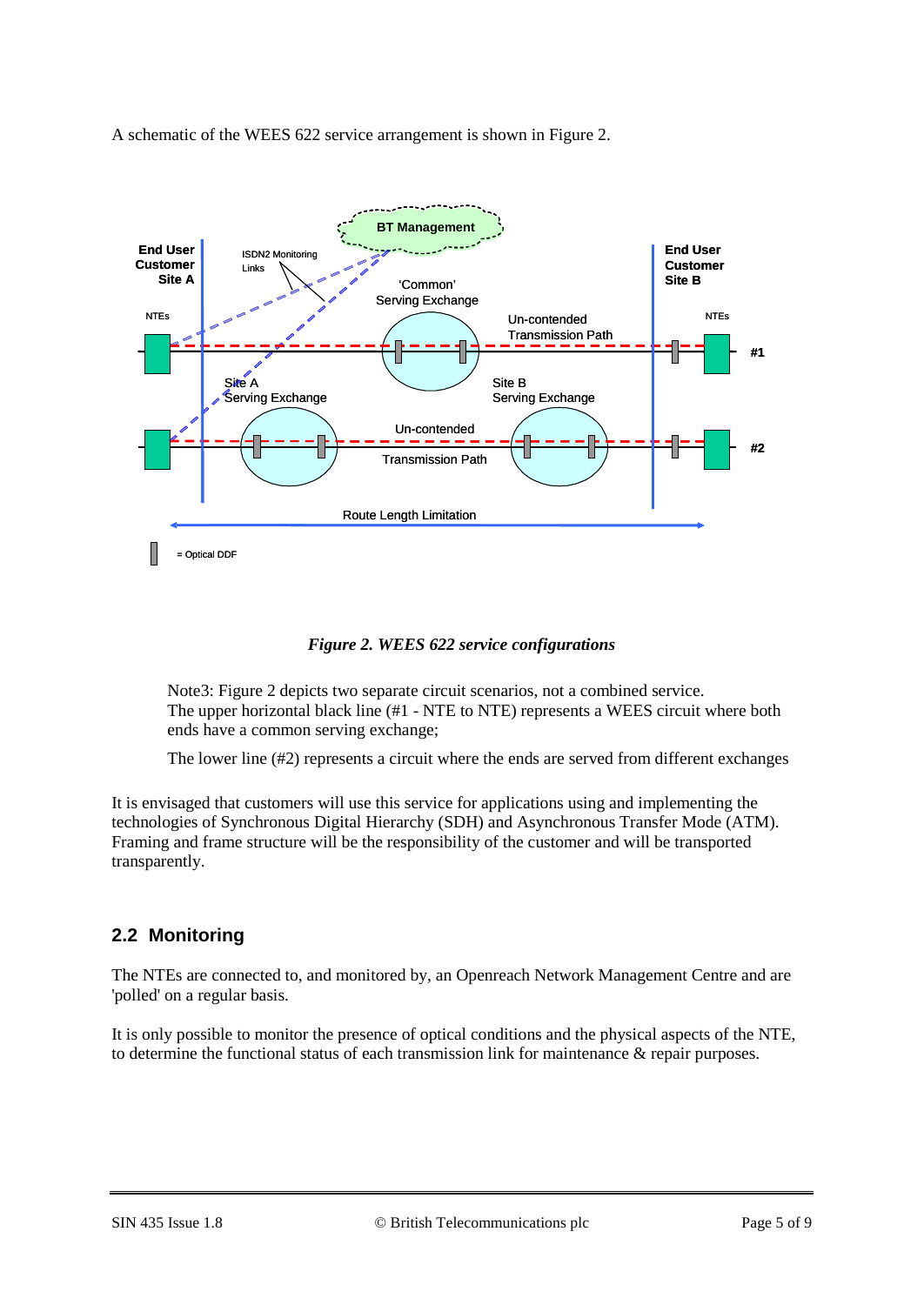# **3. Customer Interface**

# **3.1 Interface Point**

The user interface is presented at the Network Termination Point (NTP), i.e. the point of connection between the Openreach Network Terminating Equipment (NTE) for connecting CPE or CP equipment.

# **3.2 Connector**

The interface connector is physically located on the NTE in the form of dual optical SC type sockets. A connection is made between the NTE and the CPE/CP equipment by using a suitable patch cable with a plug (male) to make a connection to the NTE.

The Service offers two types of interface options either 1310nm single-mode or 1300nm multi-mode.

The CP / customer provides a suitable dual SC type patch or interconnection cable between the NTE and the CPE/CP equipment, of either 9/125µm single-mode fibre or 62.5/125µm multi-mode fibres depending on the requested interface type.

The SC type connector conforms to IEC 874-14<sup>[1]</sup>. Attention is drawn to the Intellectual Property Rights (IPRs) set out in the preface of this agreed International standard. It is the responsibility of the supplier of CPE or CP equipment to ensure that they have the necessary rights from the owner of the IPR. The IPR owner has stated that they are willing to negotiate licences under reasonable and nondiscriminatory terms and conditions with applicants throughout the world.

# **3.3 Transmission**

The single-mode variant of the interface complies with Table 1/G.957, Intra-office, STM- 4, of ITU-T Recommendation  $G.957^{[2]}$ .

The optical fibre presentation at the interface is conformant to (IEC)  $60825-1$   $(2001)^{[3]}$  & IEC  $60825-2$  $(2000)^{[4]}$  as a Class 1M Laser Product.

# **3.4 NTE Mounting**

The NTE can be mounted within either Openreach or customer supplied equipment cabinets capable of accommodating standard 19 inch mounting practice. Alternatively, the NTE equipment can be positioned on a suitable horizontal, non-slip surface.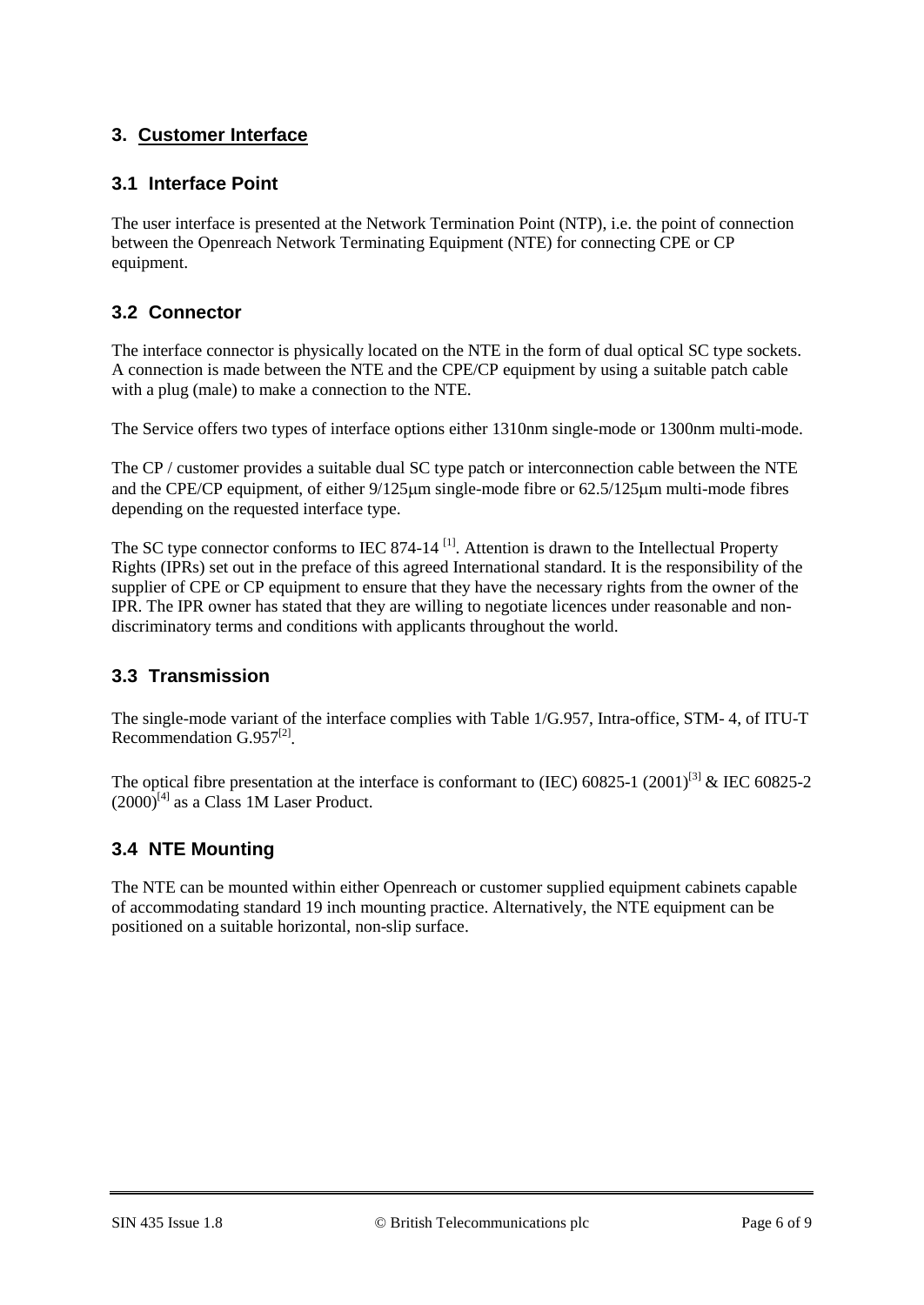# **4. Power supply**

#### **4.1 General**

By placing a order with BT the customer has accepted the conditions placed by BT. In relation to powering of equipment, the customer must comply with the requirements of BS7671 and the details giving within the 'DC Power Planning and Installation Guide for WES-BES Products' document.

The Openreach NTE is locally powered and offers AC or DC power options. The CP will be required to provide either a local 50Hz AC supply in the form of standard 13 Amp power socket(s); or dual - 50V DC power distributions and Earth connections, with all wiring colour schemes conforming to BS7671 (IEEE Wiring Regulations). It will be the customers' responsibility to ensure that the power supply is fused and safe for Openreach to use. These should be in close proximity to the NTE installation location.

# **4.2 Installation and Testing**

In addition to the NTE and Chassis powering requirements below, a spare 50Hz AC mains supply 13A socket should also be provided in close proximity to the NTEs, to power BT test equipment during both initial commissioning and subsequent maintenance support activities.

# **4.3 AC Power Connection**

AC power connection between Openreach equipment and the power socket will be made using a standard IEC320 C13-14 power lead fitted with a standard 13A plug. The NTE itself has dual power supply units internally, but only requires one AC mains supply socket.

#### **For most installations:**

This will require one mains connection for each NTE provided, and the consumption of the Openreach NTE and power unit chassis in this unmanaged service arrangement will be no more than 21 Watts per NTE.

 **For larger installations (at Openreach discretion):** At Openreach's discretion, where a large number of systems of one type are being deployed, a 16-slot NTE chassis version may be deployed. This will require two mains connections for each 16-slot chassis provided. The consumption with a maximum number of 16 service cards provided will be no more than 200 Watts per chassis.

# **4.4 DC Power Connection**

The DC In-Line (Molex) connector is specified as the standard method of connecting DC power by Openreach, and represents the "Demarcation Point" between Openreach and the customer. At their site, the customer is required to provide suitable power and earth connection up to the demarcation point, and be responsible for the supply, wiring and labelling up to the demarcation point. Openreach will not supply or install the DC distribution system as part of the standard Ethernet installation.

**Customer provided wiring up to the Openreach specified In-Line connector**

Wiring, MCB isolation or fuse (i.e. C Type MCB or Cartage Fuse), must be provided by the customer, up to and including the DC in-line connector, as per BT's requirements stated within the 'DC Power Planning and Installation Guide for WES-BES Products' document with respect to: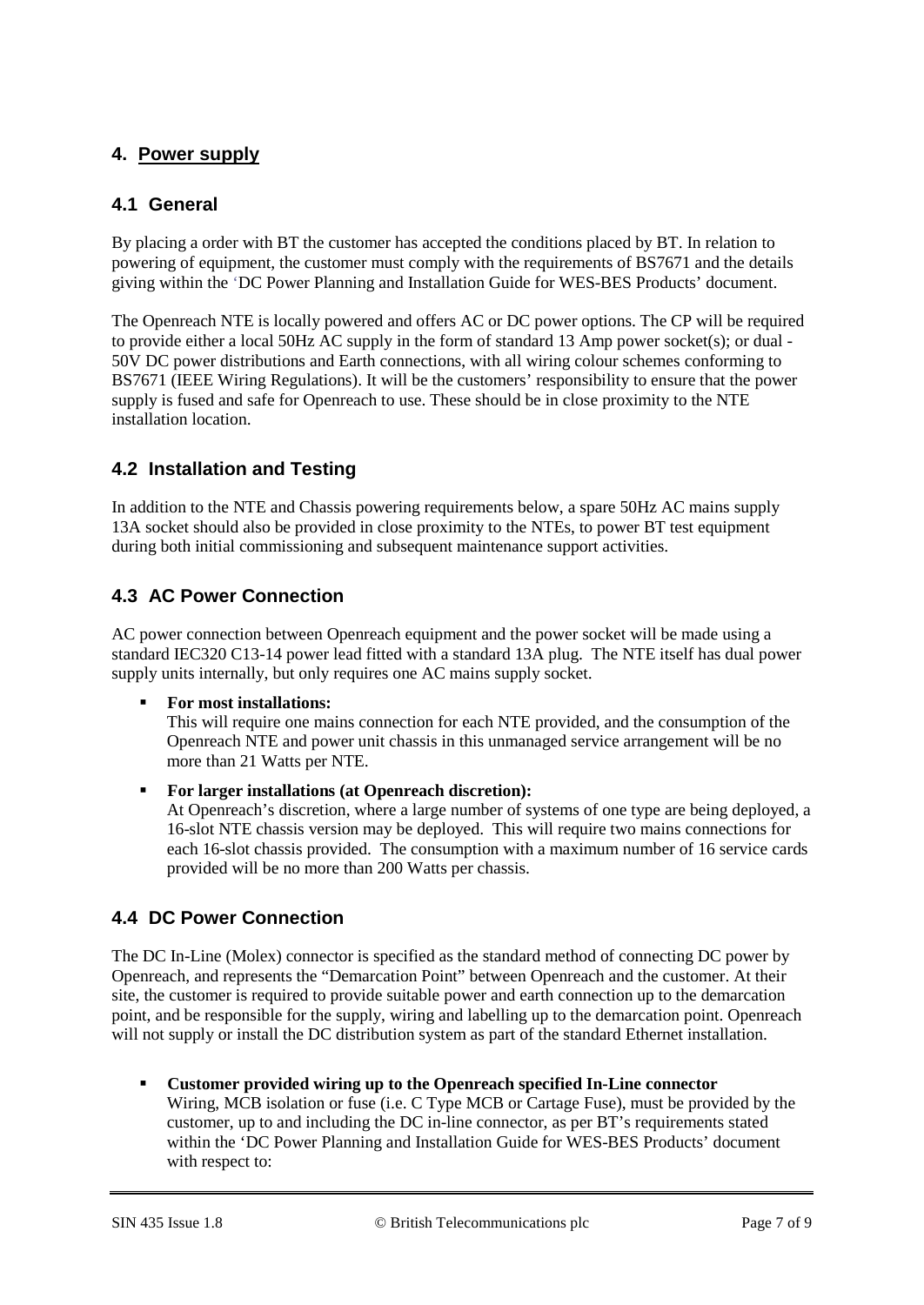(i) Correctly rated MCB/Fuse: refer to WES/WEES product handbook for correct rating

(ii) Correct labelling of wiring and MCB/fuse positions compliant with BS 7671,

(iii) Correct size of cable for required voltage drop at required maximum current,

(iv) Separately fused isolatable  $\overline{A} \& \overline{B}$  power supplies, as detailed in the 'DC Power Planning and Installation Guide for WES-BES Products' document.

The in-line connector has a maximum current handling capability of 11A, and is not to be used for equipment requiring greater than a 11A supply (such as the Nortel OPTera 5200 equipment, which require 20A feeds).

#### **4.5 Additional Details**

For further details on the provision of DC Power, see the ['DC Power Planning and Installation Guide](https://www.openreach.co.uk/orpg/home/newlogin.do?smauthreason=0&target=http%3A%2F%2Fwww.openreach.co.uk%2Forpg%2Fcustomerzone%2Fproducts%2Fethernetservices%2Fethernetaccessdirect%2Fdescription%2Fsupplementaryinformation%2Fsupplementaryinfo.do&fromMasterHead=1)  [for WES-BES Products'](https://www.openreach.co.uk/orpg/home/newlogin.do?smauthreason=0&target=http%3A%2F%2Fwww.openreach.co.uk%2Forpg%2Fcustomerzone%2Fproducts%2Fethernetservices%2Fethernetaccessdirect%2Fdescription%2Fsupplementaryinformation%2Fsupplementaryinfo.do&fromMasterHead=1) available on the Openreach Ethernet website.

If there is a conflict between DC power information contained in the 'DC Power Planning and Installation Guide for WES-BES Products' and the SIN document, the order of precedence shall be as follows:

(a) DC Power Planning and Installation Guide for WES-BES Products (b) SIN

# **5. Further information**

Please contact your Openreach Sales & Relationship Manager or see the Openreach site listed on the SINet Useful Contacts page at<http://www.btplc.com/sinet/>

#### **6. References**

|                   | International Electrotechnical Commission 874 /14 - Connectors for Optical |  |  |
|-------------------|----------------------------------------------------------------------------|--|--|
|                   | Fibres and Cables. Part 14: Sectional Specification for Fibre Optical      |  |  |
|                   | Connector Type SC.                                                         |  |  |
| $\lceil 2 \rceil$ | ITU-T Recommendation G.957 - Optical interfaces for equipments and         |  |  |
|                   | systems relating to the synchronous digital hierarchy. June 1999           |  |  |
| $\lceil 3 \rceil$ | (IEC) 60825-1 (2001) Safety of Laser Products Part 1 Equipment             |  |  |
|                   | classification                                                             |  |  |
| [4]               | (IEC) $60825 - 2(2000)$ Safety of Laser Products Part 2 Safety of Optical  |  |  |
|                   | fibre communications systems.                                              |  |  |

For further information or copies of referenced sources, please see document sources at <http://www.btplc.com/sinet/>